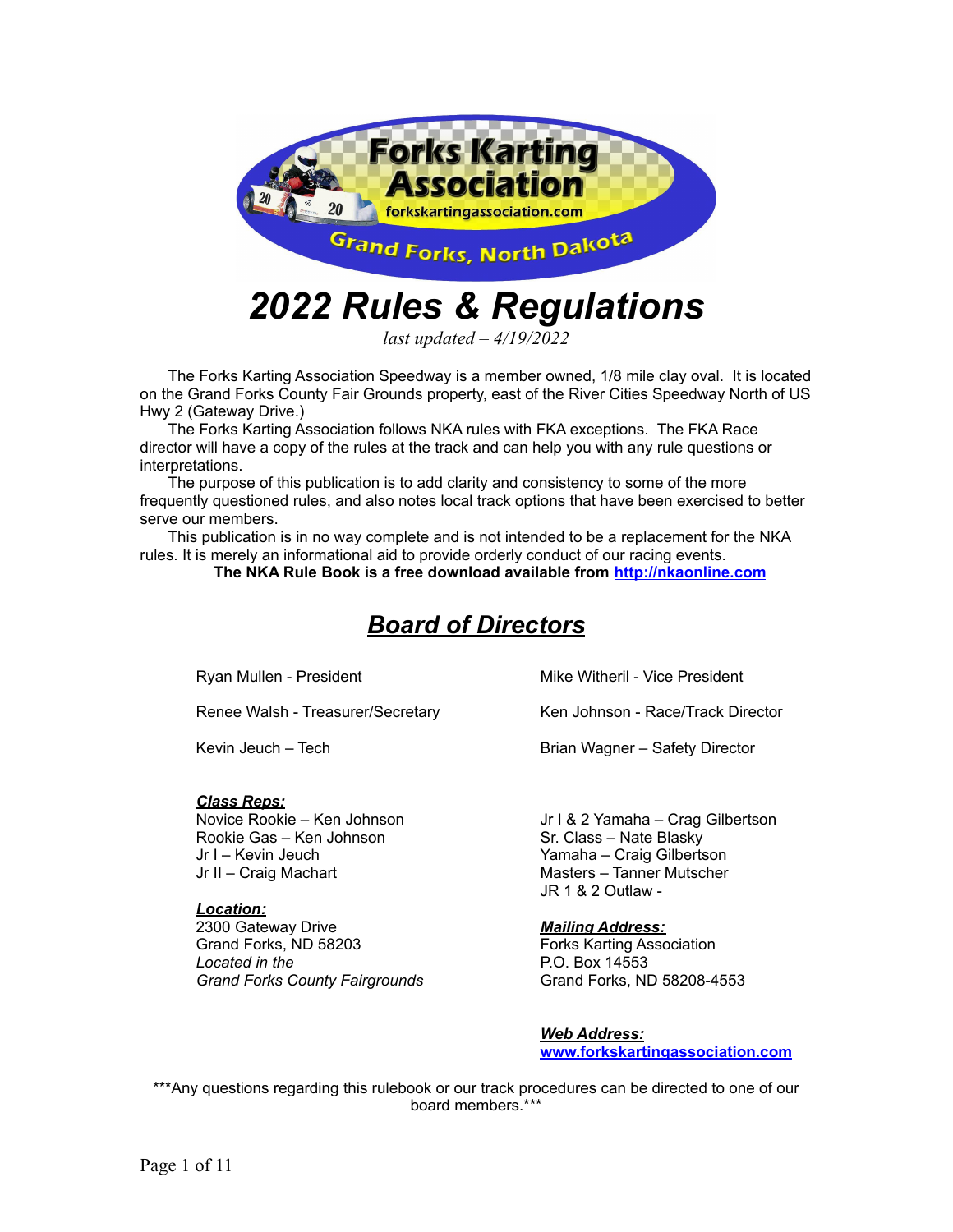# *Section 1 – General FKA Rules*

#### *DRIVER QUALIFICATIONS:*

- **First time Rookie and Jr. Drivers** are required to bring a **Certified Birth Certificate** to be copied and filed their first race. **Photocopies are not acceptable.**
- Drivers must compete in the appropriate age classes as defined in the Competition Age section in this rulebook.

#### *KART QUALIFICATIONS:*

- Only karts that meet the rules in the Classes Offered section with a driver of the appropriate age are allowed to compete at the FKA Speedway.
- FKA has a three kart minimum policy. We will only run a class if there are three drivers with a legal kart registered to race. Exceptions may be made if the low number is due to a low turnout on a particular night. Continual low kart count will result in that class being scratched for the night.

#### *CHAINS:*

● 219 Chain allowed

#### *TIRE RULES*

- The Forks Karting Speedway has an **Open Tire Rule**, Tire prep is allowed.
- Warming of tires It is prohibited to warm tires by any method prior to entering the track.
- With the exception of the Outlaw Kart classes. Outlaw Karts must run Hoosier treaded tires with no prep. RR tire must be a D50 or D55. Grooved slicks are not allowed in the Outlaw Kart class. Outlaw Kart class tire rule may be modified if the Race Director determines them to be hurting the racing surface.

#### *KART NUMBERING*

- 1. Each kart must have numbers in 4 locations: Right Front, Rear and both sides. Numbers must be black in color and a minimum of 5" high and displayed on a white background, minimum of 7" high & 7" wide. Outlaw karts left & right of wing black number with white background wing number minimum 10" 12" white background tail & nose 6" number 8" white background
- 2. **Maximum of two digits** for numbers for all classes, and they **cannot contain letters**.
- 3. It is the responsibility of the karter to make sure the number panels are clean and readable. If your numbers are not clearly visible from the scoring stand, you will not be scored.
- 4. FKA uses the seniority rules concept. You will be able to keep the same number as last year if you race in the same class. If moving to another class and your number is being used, you will have to select another number.

#### *SCORING*

- 1. Transponders are required FKA runs a lap scoring system which requires a transponder for counting laps.
- 2. FKA has transponders for sale or rent. Inquire at the shed during registration.
- 3. Mounting location is front frame tube where left nerf bar attaches or 1st upright on left nerf bar.
- 4. Transponder location can be no less than 30 inches from nose to transponder (subject to change)

#### *FLAGS AND THEIR MEANINGS*

1. *Green -* Start, race underway.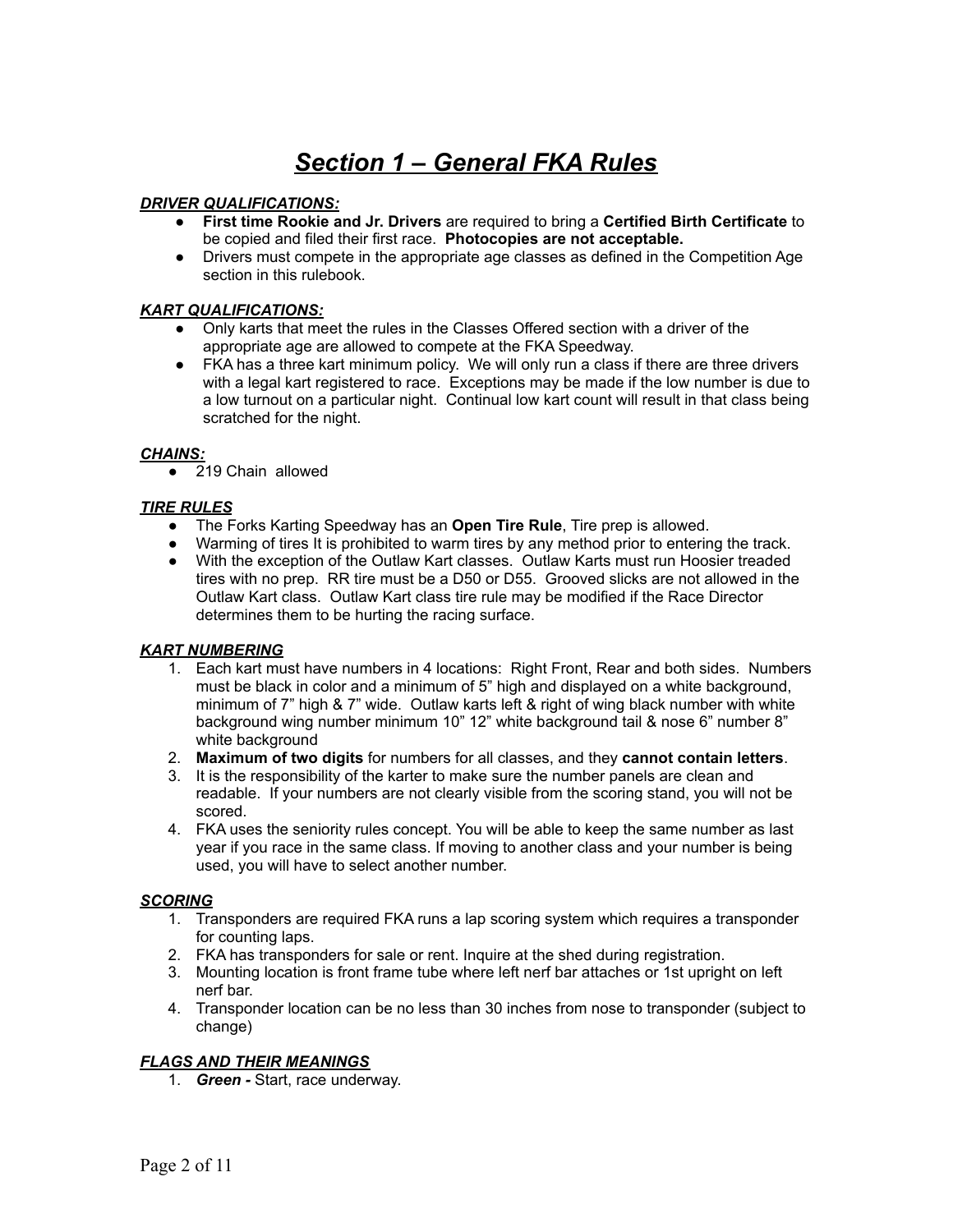- 2. *Yellow -* Caution, reduce speed immediately and maintain your position. The kart causing the yellow will be put in the back of the lineup, unless no fault can be determined. (If your kart causes 2 yellow flags, you will be black flagged.)
- 3. *Red -* You must make a safe stop immediately where you are on the track and shut your engine off. **No** one is allowed on the track during a red flag until track personnel grants permission. **No** working on karts. If your kart causes a red flag you will **not** be allowed to re-start.
- 4. *Rolled Black Flag -* Pointed in the direction of a driver is a warning about a driving infraction. This will be your only warning before receiving the black flag.
- 5. *Black Flag -* Leave the track and return to the pits. You will be awarded a finishing position reflecting when you left the track.
- 6. *White Flag -* The leader is on the last lap.
- 7. *Checkered Flag -* You have completed the race

### *RACE LINEUP PROCEDURES*

- 1. All karts are required to draw a number during registration; the number will be used to determine the starting line up for the first heat. The second heat will be run in an inverted order.
- 2. The feature line up will be determined by the combined finishing points in the previous two heats. **NOTE:** Exceptions are special race events, such as the Track Championship where the feature line up is determined by total accumulated season points.
- 3. If a kart is a no show at the starting grid, or drops out prior to the green flag, karts will move straight forward maintaining their position in the inside or outside line.
- 4. Karts not leaving the starting grid with the class will have 2 minutes to join the class. If the deadline is not met, you will NOT be allowed to race and will be given the black flag.
- 5. Karts that stall during a race will be allowed ONE restart per heat or feature. There is a 90 second time limit go get your kart fired. If a yellow comes out and the stalled kart is not the cause of the yellow, the engine may be restarted, and the kart returned to it's current running position. If the stalled kart is the cause of the yellow the engine may be restarted, but the kart will go to the back as usual.
- 6. Number of Laps Novice 6 laps for heat, 10 for feature. All other classes 8 laps for heat and 12 laps for feature.
- 7. Race Time Limits Novice 15mins, Rookie, Jr I & II 12mins and Sr and Masters 10mins. If time limit is reached, we will go Green, White, Checkered (GWC). If the time limit is reached during a yellow or red flag, we will have one attempt at a GWC. If not completed, race finish will be scored by last completed lap.
- 8. Class splits Max 8 per heat
- 9. Max Number Karts per Class Novice 10, Rookie 12, Jr I & II 14, Sr and Masters 18.

#### *RACE STARTS*

- 1. The pole position will set the parade lap speed; the flag personnel will determine if the speed is appropriate.
- 2. There will be a maximum of two double file starts, the original start, and one additional restart. If both are unsuccessful the karts will be rearranged for a single file restart.
- 3. All starts begin with the waving of the green flag; the kart on the pole does not determine when to start accelerating.
- 4. No passing until the green flag waves.
- 5. No sling shot starts or holding back the line to gain momentum. This will cause a restart and you will go to the back.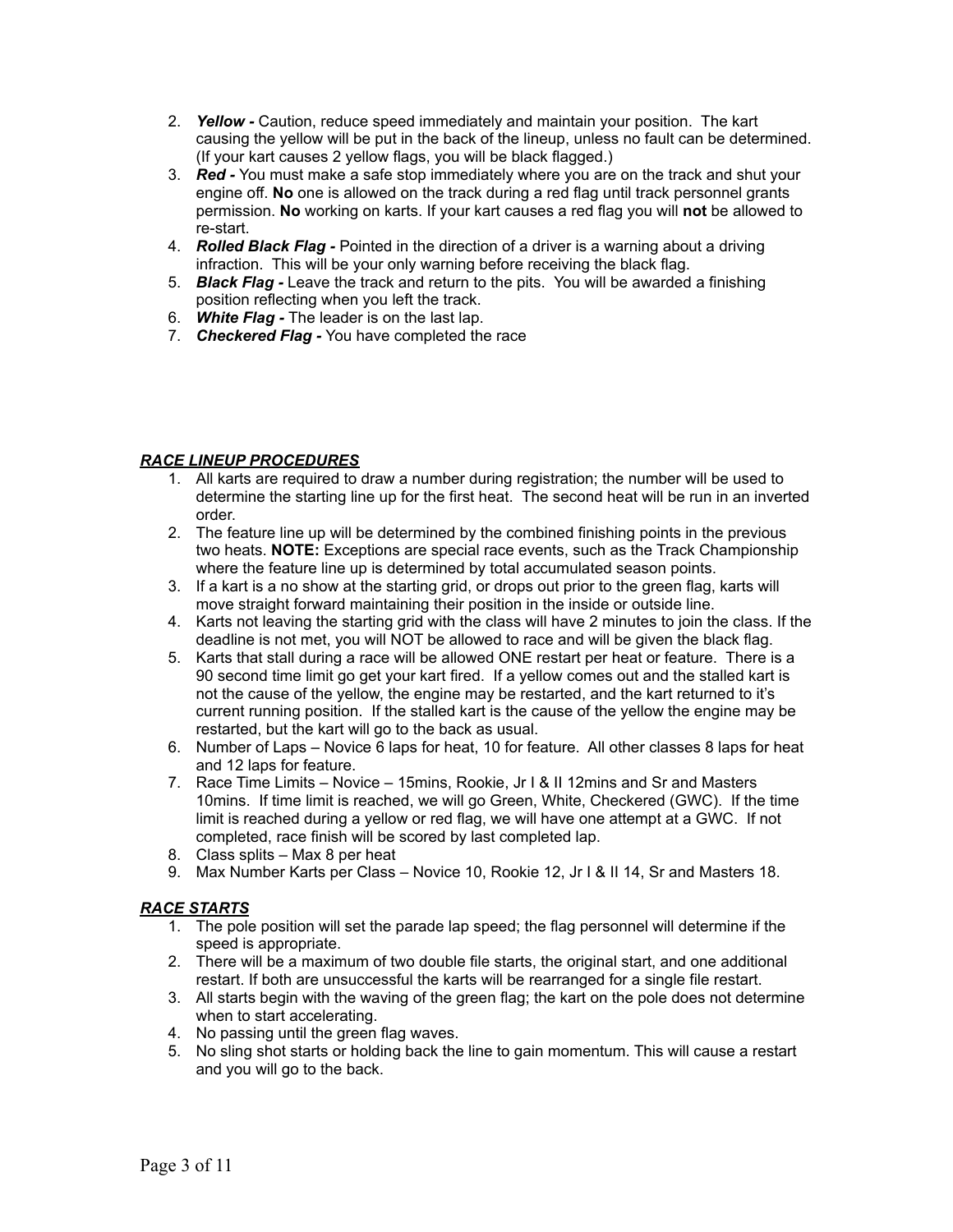- 6. A kart not accelerating properly at the start and holding up a line will cause a restart. (If you know your kart is not performing properly be a good sport and go to the back before causing a restart.)
- 7. Following a yellow flag, any karts that have been lapped start at the back of the pack.

# *RACE CONDUCT*

- 1. The flagman and Race Director will be the final word for all on track activity.
- 2. Drivers, Pit Crew or Fans may not speak with the flag personnel or race scorers during competition. Penalties will be issued for irate behavior.
- 3. Drivers failing to follow flag rules will be black flagged.
- 4. After the checkered flag, drivers will slow to a safe speed and exit the track and proceed to the scaling area.
- 5. If you have any complaints, either on or off track, you must fill out a complaint form. These are available in the tech shed, and we will go over them at our next scheduled meeting.

# *PENALTIES From Pit Areas and Grandstands*

- 1. First Offense Removal of offender from FKA premises, plus one week track ban.
- 2. Second Offense Both Driver and Offender removed from FKA premises, plus two week track ban for both.
- 3. Third Offense Both Driver and Offender removed from FKA premises, plus four weeks track ban. This penalty will carry over to the next racing season if needed.

# *SCALING*

- 1. Karts must weigh **immediately after exiting the track**. Karts not in a single file line waiting to get on the scale will be considered out of the scaling area, therefore they will not be allowed to weigh in, and will be disqualified. Once the kart has left the scale area it cannot be re-weighed.
- 2. The top 3 karts after heat races must weigh in. and the top 5 karts after feature races must weigh in.
- 3. Only the driver and the scale official will be allowed in the scale area. **No Pit Crew** allowed in fenced area unless scale personnel grants permission.
- 4. If you disagree with the weight of your kart, you will be allowed to rescale one time. The scale will be recalibrated for the second attempt. If your kart does not meet the weight requirement, you will be disqualified. It is your responsibility to have your kart weighed before the start of the race to ensure that you are at the proper weight.
- 5. Karts failing to meet the minimum weight for their class will be considered disqualified and will not be scored.
- 6. **No Hot Pits**. Karts must be shut off before going on the scale or exiting the scaling area.

#### *POINTS AWARDED*

Points will be awarded only for the features. The points will follow the following scheme.

- 1st Place 35
- 2nd Place 33

3rd Place 32

Each position after  $3<sup>rd</sup>$  will decrease by one point per position.

- 1. The rest of the finishing positions will continue to lose 1 point per position.
- 2. If you are Black Flagged, your finishing position will be reflective of when you left the track.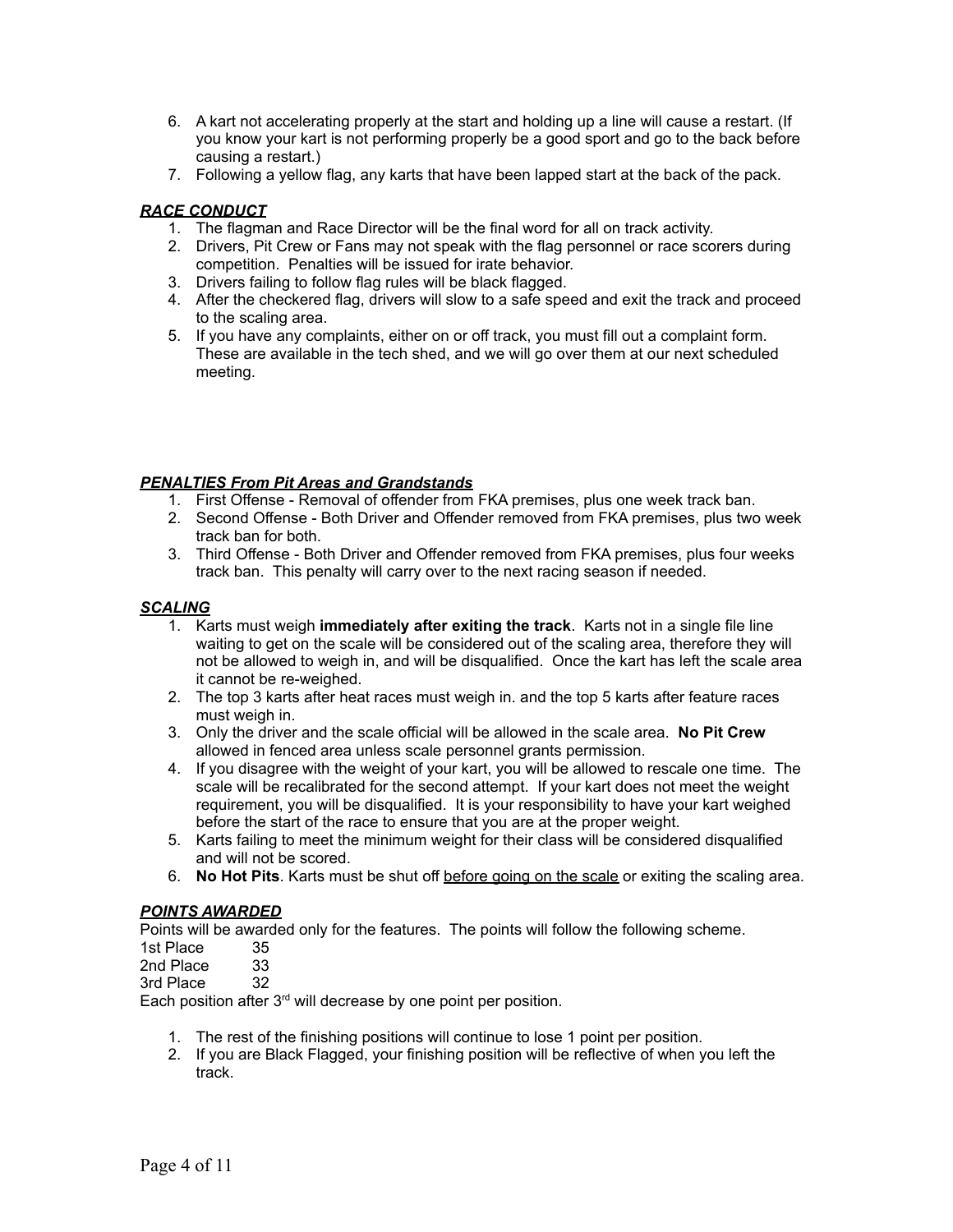- 3. If you are the first one to leave the track for any reason, then you will receive last place points, the second car to leave the track for any reason will receive second to last place points.
- 4. The only way for a driver to receive a higher finish after leaving the track is for someone finishing higher than that driver being disqualified.
- 5. If a driver is unable to start the feature, points will be awarded if the driver and kart have passed Pre-Race Tech and also taken a green flag for either heat. Feature points awarded will be last place points, or second to last and up if multiple karts are unable to start the feature. Points awarded will be based on the heat results.
- 6. Drop Nights We will have two drop nights per season to allow drivers the flexibility to miss a race. The drop nights are added in and used as the official point standings. The first drop night is calculated in for Mid Season Championship lineup, and the second is calculated in for Track Championship lineup and for the Final Point Standings.
- 7. Points Tie Breakers To be used to determine Starting lineup for Mid Season, Track Championship and for Final Point Standings
	- a. We sort by the most number of 1st place finishes, then 2nd place finishes, then 3rd on down if needed. The dropped nights will be used as a tie breaker if needed.
	- b. If there is still a tie, Mid Season and Track Championship starting positions will be determined by pill draw, and final point standings will result in a shared finishing position.

### *DISQUALIFICATIONS*

**Disqualifications of any sort will not earn any points and the kart will not be scored**. Disqualifications may not be applied to either of your two points drop nights.

Disqualifications may consist of one of these five situations.

- 1. Failing to go through Pre-Race tech.
- 2. Failing to pass post tech inspection.
- 3. Failing to weigh or not meeting the minimum weight.
- 4. Failing to pass Fuel Tech.
- 5. Profanity or aggressive behavior directed towards anyone from the driver, the drivers pit crew or drivers fans in the grandstands. Some form of suspension will accompany this as well.
- 6. Repeat Pre-Tech offences.

#### *RAINOUT POLICY*

**In the event of a Rainout, the following guidelines will be used:**

- 1. Races will be called no later than 2:00pm. If the track is ready, races will not be called on the chance of rain.
- 2. If you are Paid, Registered and have a Legal Kart and Driver by 6:30pm and races are canceled, you will receive 1<sup>st</sup> place points. No Refunds.
- 3. If races are canceled after karts have been on the track and before completion of first set of heats, you will receive 1<sup>st</sup> place points. No Refunds.
- 4. After completion of first set of heats. Double features will be run at the next scheduled race. Lineup will be based on results from the completed heats. Double feature will be run after the first set of heats**.**
- 5. Drivers unable to attend the make up feature will be awarded last place points, or second to last and up if multiple karts are unable to attend the feature. Points awarded will be based on the heat results**.**
- 6. **No Refunds if you are unable to attend the make up race.**
- 7. Spectators in the Grandstands will be given a voucher for entry for 1 of the next three races. – No Refunds.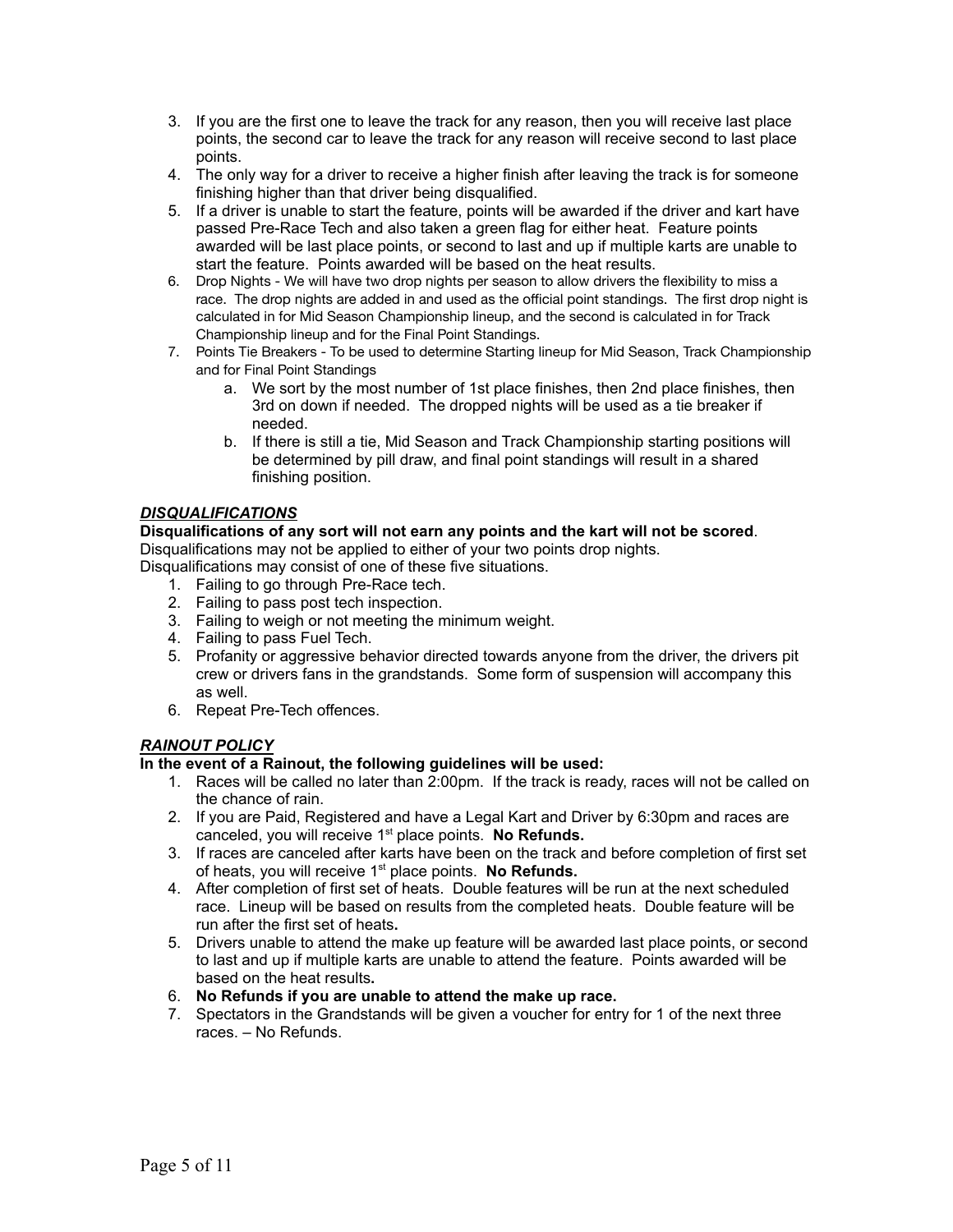# *Section 2 – Tech and Safety*

#### *SAFETY EQUIPMENT & APPAREL – Refer to NKA Rulebook Section 10 : Safety*

- 1. **The NKA Rule Book can be downloaded from <http://nkaonline.com/rules> Anything listed in the section below is MEANT TO MEET OR EXCEED section 10 of the NKA Rule Book.**
- 2. Helmets are required, and must meet specifications outlined in the **NKA Rule Book, Section 10.4.6.1** Helmets are subject to tech during Pre-Race Tech inspection.
- 3. On-Kart Cameras: are permitted at the discretion of the local track/series. Cameras are to be hard mounted and **NOT affixed to the helmet in any way. - Section 10.4.6.1.2**
- 4. Chest Protectors are required for **All Classes**. The chest protectors must meet SFI Specification 20.1 for Jr classes 10.4.6.8 JR means JR2 or lower FKA rule for Adults (No Spec)
- 5. Gloves are required and must be made of abrasion resistant material.
- 6. Face Shields are mandatory **NKA Rulebook Section 10.4.6.1**
- 7. Neck Collars/Neck Braces are mandatory for all classes **NKA Rulebook Section 10.4.6.7.1**
- 8. **Outlaw Karts –** Refer to section 20.6 in the NKA rule book for info on additional areas needed in these classes. Arm restraints are also required 20.6.16.4.
- 9. Jackets must be made of leather, heavy weight vinyl, or approved abrasion resistant nylon material. Full length pants must be worn with a jacket. Driving Suits must be made of leather, heavy weight vinyl, or approved abrasion resistant nylon. Outlaw karts see 20.6.17.
- 10. Shoes must be high top shoes or boots and must cover the ankle bone area.
- 11. Long Hair is a safety issue, and competitors with long hair will have to demonstrate a satisfactory method for retaining their hair NKA Rulebook section 10.4.6.6
- 12. Rub Strips (material added to the outside of the body to protect the panels when karts rub together) cannot be metal, but must be of flexible plastic material.
- 13. Brake rotor guards or Wolf Plates are mandatory in all classes. You will not pass Pre-Race Tech without one.
- 14. Raceceiver is required for all drivers in all classes.
- 15. **Open Flame Rule** NKA Rulebook 10.4.9 Open flames can only be used outside in a well ventilated area and not as a heating source for tires. A charged fire extinguisher must be within ten feet of the open flame while being used.

# *PRE-RACE TECH INSPECTION*

- 1. Your kart must go through Pre-Tech before Each Race Night.
- 2. All karts and safety apparel will be required to go through Pre-Race Tech inspection prior to the race.
- 3. **An Adult Crew Chief must accompany all Rookie and Jr. drivers & karts through Pre-Tech**. The Crew Chief is responsible for making all needed repairs and corrections.
- 4. Each kart that passes inspection will receive a marking unique to that event.
- 5. If violations are discovered, the kart will be able to make necessary repairs and be re-inspected-if time allows.
- 6. If the violations are minor, and at the Pre-Race Tech Directors discretion, you may pass with reservation, (meaning it will have to be fixed for the next race.)
- 7. FKA takes Pre-Race Tech very seriously! Practice good maintenance on your kart, and inspect your kart between heats and features.
- 8. If you come across the scales, and don't have a Pre-Race Tech sticker, you will be disqualified.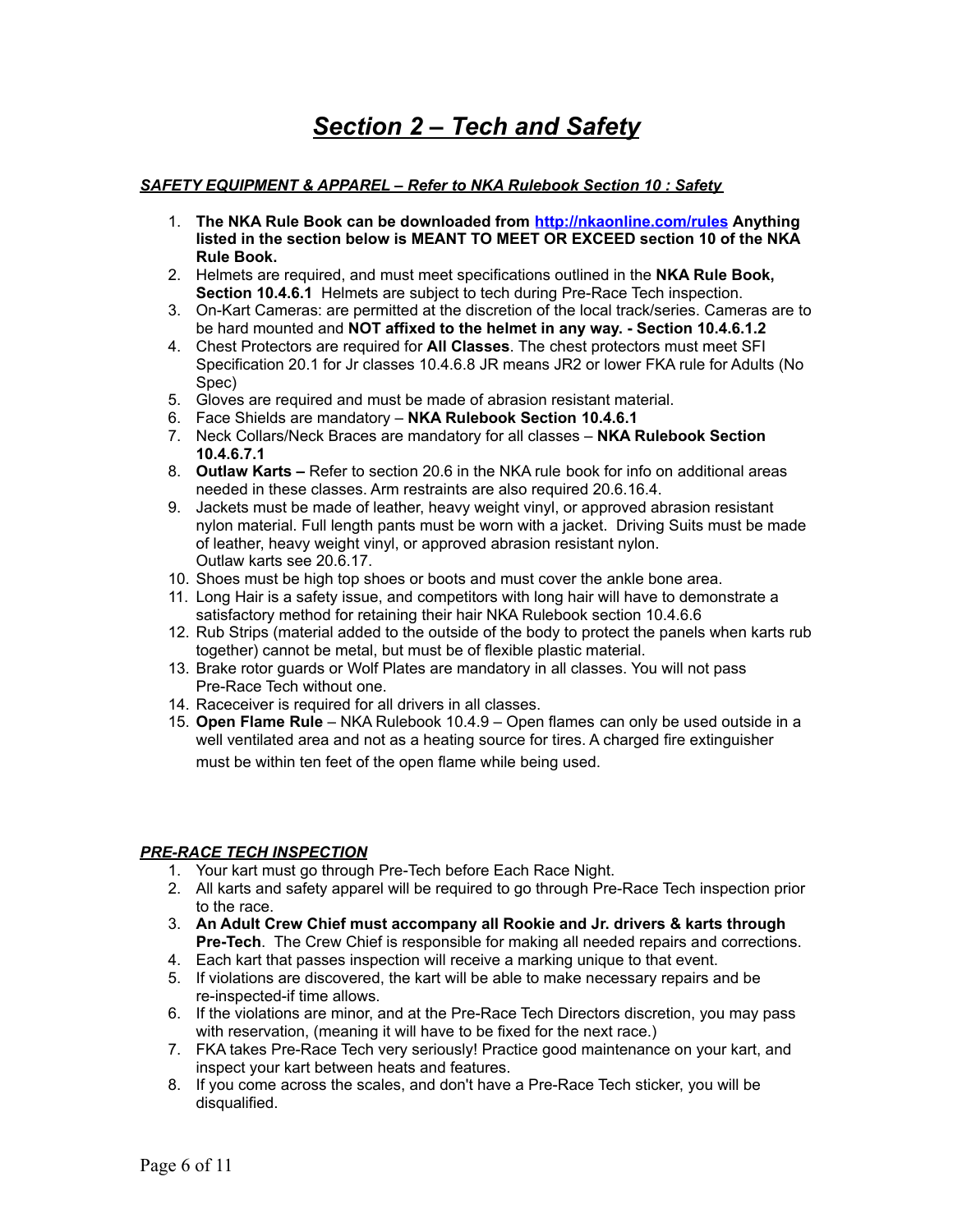9. It is your responsibility to scale and verify your kart weight prior to racing to be sure you are at the proper weight on our scales

\*\*\*The Pre-Race Tech Director is performing an extremely important function for our racers, so his decision will be final. If you take Pre-Race Tech seriously, you will not have Pre-Race Tech inspection problems. If you flagrantly disregard Pre-Race Tech, you will not race at this track.

**Some of the Pre-Race Tech items (but not all) are listed below. The Pre-Race Tech director** will be the final word on what will be allowed. Minor violations will be allowed for a 1 week **period to allow time for it to get fixed. More serious issues are required to be fixed before the kart can go on the track.**

#### *Kart Safety Items:*

#### **The following three areas must be safety wired or pinned:**

1. **Weights** - Weights must be painted white and labeled with the kart number. Per NKA Rule 10.4.10---All weight added to meet minimum kart/driver weight requirements shall be bolted and safety wired to the kart with a minimum 5/16 or 8mm through bolt. Weight over 7 pounds will require a minimum single 3/8 bolt, or two 5/16 bolts. All bolts are to use double nuts, with threads of at least 1/4" still visible. Drilling and using cotter pin/safety wire in addition to the double nuts is highly recommended.

2. **Steering** - All steering components must be wired or pinned, including the 3 small steering wheel bolts, castle nuts on the top and bottom of the steering shaft, all tie rod bolts, spindle or king pin bolts and any other bolts used in the mounting of the steering system.

3. **Brakes** - Brake pedal pivots and rod must be pinned, including the master cylinder mounting bolts and the rear brake caliper. The brake disk should also be safety wired or pinned. The use of metal locking nuts on the brake disk is also allowed (Nylon locking nuts are not permitted because of the heat generated by the brake disc.

4. **Bumpers** – Novice and Rookie gas must run a Full Bumper. All other classes must run a Full Bumper or Hopper Stopper.

**Wolf plate** - The wolf plate is a metal bracket that is mounted to the brake caliper and covers the area between the seat and the brake rotor. It's purpose is to protect the driver in the case of the seat falling back against the brake caliper and cutting through seat.

**Engine** - The 4-cycle engines are required to have a catch can to collect the oil blow by coming out of the breather tube. The exhaust header bolts must be safety wired and the exhaust muffler must be wired through the screen and then wired back to the engine to keep the muffler with the kart if it comes loose. The exhaust header or muffler must not extend beyond the rear of the back bumper. Headers must be wrapped for **All Classes**

**Clutch** - **Clutch Guard** The 4-cycle class must run a chain guard on the engine. Also, the area between the seat and the engine must be protected so that the drivers arm cannot get down to the clutch or chain. A piece of heavy gauge plastic or similar piece of material riveted or bolted to the chain guard is an acceptable means of protection.

**Wheels** - The front wheel axle nut must be safety wired or pinned. The rear axle must have a snap ring or similar item at each end to keep the wheel from sliding off if it comes loose. DOUBLE CHECK the wheel nuts each time you go out on the track.

**Fuel Tanks** - On remotely mounted tanks, the tank must be mounted in the center of the kart underneath the steering column and between the driver's legs.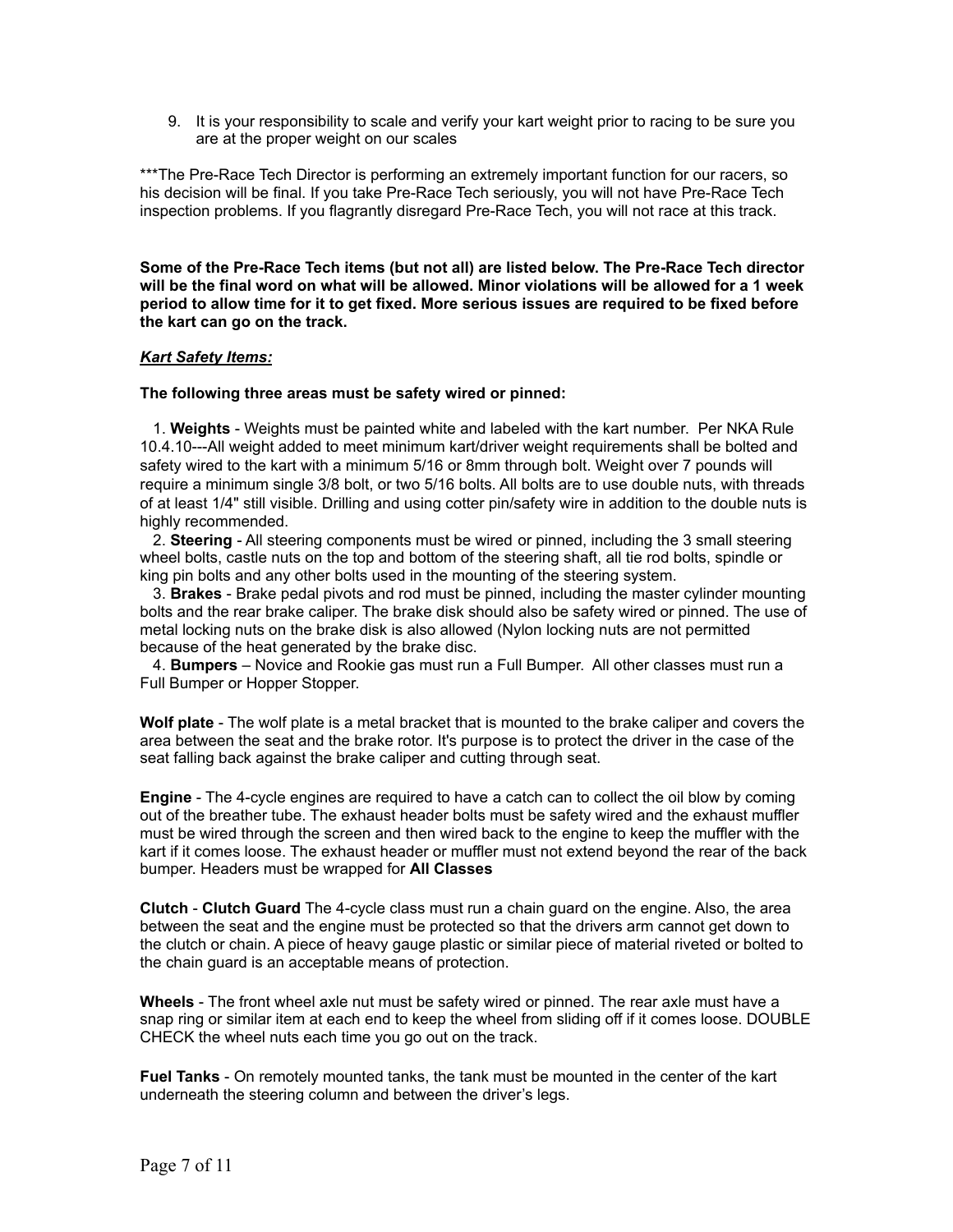**Before each heat** - It is a good idea to inspect your kart for potential problems. Check the play in the spindle and front axle bearings. Inspect the front spindles, frame, bearing hangers, bumper, steering mounts and steering wheel for the signs of cracking. Double check that all bolts and mounting fasteners are tight. A little maintenance can be the difference between watching the race from the pits or the front of the pack.

#### *This list is by no means complete and additional items may be added and checked when necessary. There may be some things that were missed, and once again, the Pre-Race Tech Director will have the final say on all violations.*

#### *POST RACE TECH*

- 1. Top 3 karts from each class must report to the tech area after scaling.
- 2. **Absolutely No pit crew members or drivers allowed in the post tech area**, unless asked to enter for tear down reasons.
- 3. Karts must remain in the tech area until cleared to leave.
- 4. No working on the kart in the tech area unless instructed to start a tear down by the tech official.
- 5. During the tech procedure, **only the driver and one adult representative** of that kart are allowed in tech area.
- 6. Driver or Crew Chief are responsible for making sure their kart passes tech.
- 7. Karts without proof of Pre-Race Tech inspection are subject to disqualification.
- 8. Any kart failing tech inspection will be disqualified and will lose all points earned for the night.
- 9. Fuel infractions— a) If bad fuel is found coming off of the track, you will not be scored for that particular heat or feature. b) If discovered by random checks in the pits during the races, you will be asked to drain your tank and fix the problem, then you will be re-checked. You will also be checked after each of your races to ensure that the problem is fixed.

# *Section 3 - Classes Offered*

#### *NOVICE ROOKIE and ROOKIE GAS CLASS*

These classes are designed to be entry level classes for new karters. It will allow the young karter to receive important seat time while learning the ins and outs of racing, sportsmanship and rules. These classes do not race for points. These classes are designed for the new karter and crew to give karting a try. With that said, we have implemented rules that will discourage participants from spending too much money:

#### *NOVICE ROOKIE GAS CLASS*

This class is an entry level, non-competitive class for ages 5-7 yrs. No series points are kept, and only participation awards are given out. The sole purpose of this class is to give the young karters seat time and help introduce beginners to the sport.

#### *Novice Rookie Gas Engine Rules*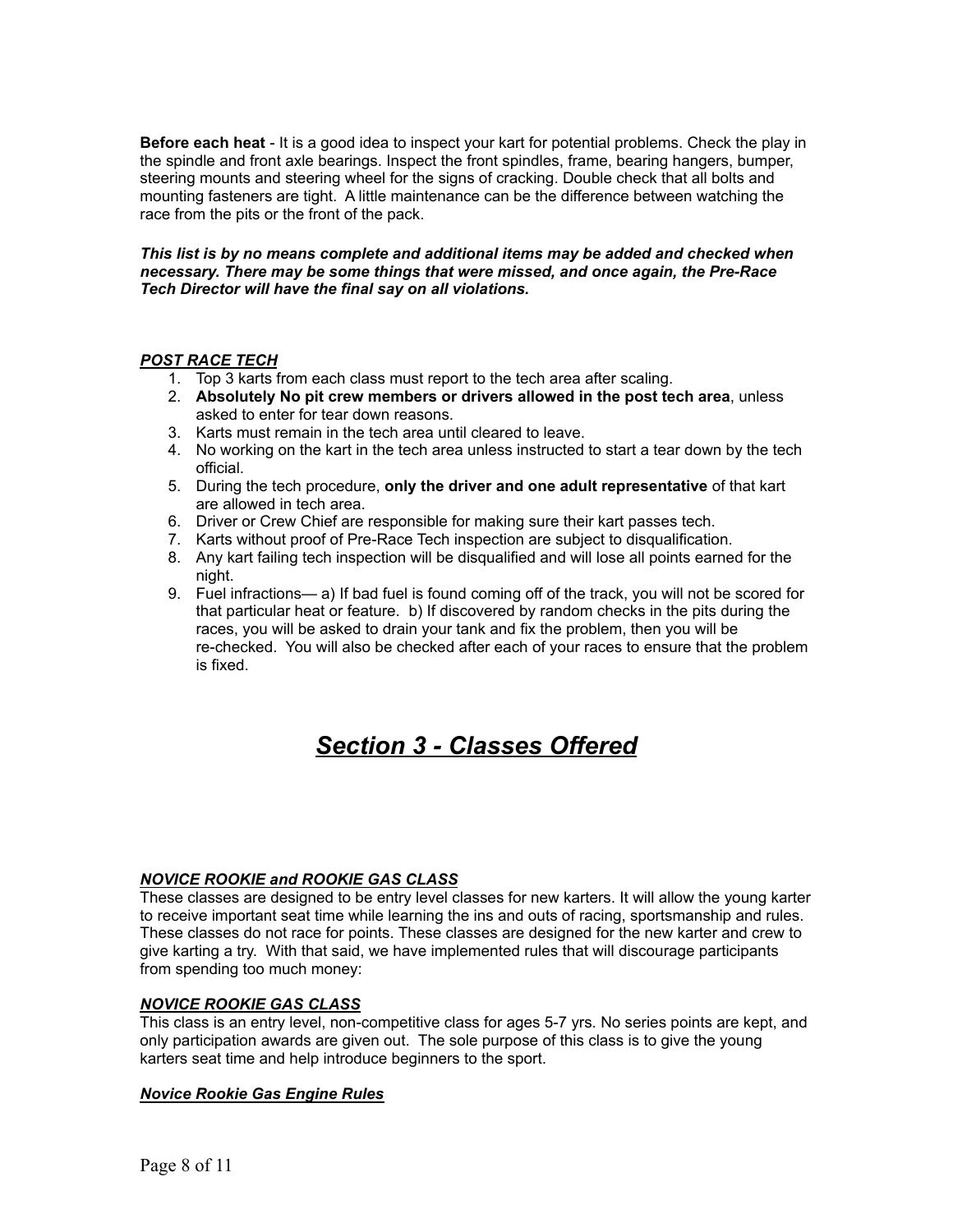- 1. Briggs JR206 or LO206 Factory Sealed (see 206 United States rule set @ briggsracing.com/206 with the following amendments )
- 2. FKA will allow all 3 style seals as long as not altered
- 3. Engines will run on pump gas only, NO additives. Use track fuel only.
- 4. Black 4100 rpm coil 555725
- 5. Spark plug Autolite AR3910X or Briggs 555737 Champion RC12YC
- 6. Briggs & Stratton Black Throttle Slide part #555728 .310 max opening with lock 555726
- 7. Rapp J18 .880 header wrapped & RLV muffler
- 8. Stock Green air filter 555729 Prefilter allowed.
- 9. Max Torque SS 12T clutch (stock no modifications )
- 10. Rear gear 75T

### **11. Max tire rollout 34-1/2 in (checked with FKA gauge)**

### *Novice Rookie Gas Chassis Rule*

- 1. Chassis must meet the same tech rules as any JR chassis
- 2. No steering column fairings allowed
- **3.** Body work can be used upon approval of pre race tech director, **but front nose cannot restrict drivers view of the track**
- 4. Wide rear bumper required
- 5. Novice Rookie Gas Class Guidelines
- 6. Attained age of 5 age 7(born Jan 1st, 2015 thru Dec 31st 2015)

### *Rookie Gas Engine Rules*

- 1. JR or LO206 Factory Sealed Briggs Animal. (see 206 United States rule set @ briggsracing.com/206 with the following amendments )
- 2. FKA will allow all 3 style seals as long as not altered
- 3. Engines will run on pump gas only, NO additives. Use track fuel only.
- 4. Green coil 6100 coil 555718
- 5. Spark plug Autolite AR3910X, Briggs 555737 or Champion RC12YC
- 6. Briggs & Stratton Purple Throttle Slide part #555735 .342 max opening with lock 555726
- 7. Rapp J18 .880 header wrapped & RLV muffler
- 8. Air filter can be other than 555729 (legal animal filter)
- 9. Engine mounted Disc or Drum clutch.

#### *Rookie Gas Chassis Rules*

- 1. Chassis must meet the same Tech Rules as any other JR. Chassis
- 2. No steering column fairing allowed.
- **3.** Body work may be used upon approval of Pre-Race Tech director, **but front nose cannot restrict driver's view of the track.**
- 4. Kart and driver must weigh 235 pounds minimum.
- 5. Wide back bumper required.

#### *Rookie Gas Class Guidelines*

- 1. If a racer is showing consistent dominance in this class, they may be asked to move up to the next class. The end decision will be made between FKA and the parents or guardians of the racer. Racers may participate in this class for 2 years max  $(3<sup>rd</sup>$  year with FKA approval).
- 2. Age--Born between Jan, 1st 2011 and Dec, 31st 2014
- 3. Rookie Drivers with an attained age 7 may compete in the Rookie Gas class if they have completed One Full Year in the Novice Rookie Gas class.
- 4. Drivers with an attained age 7 that have not raced one full year in Novice Rookie Gas may compete in the Rookie Gas class only with the Forks Karting Association's board approval.

# *FKA CLASSES*

#### **Jr. I Light**

Stock Briggs Animal with 3-hole .250 Black Restrictor Plate. Engines will run on alcohol.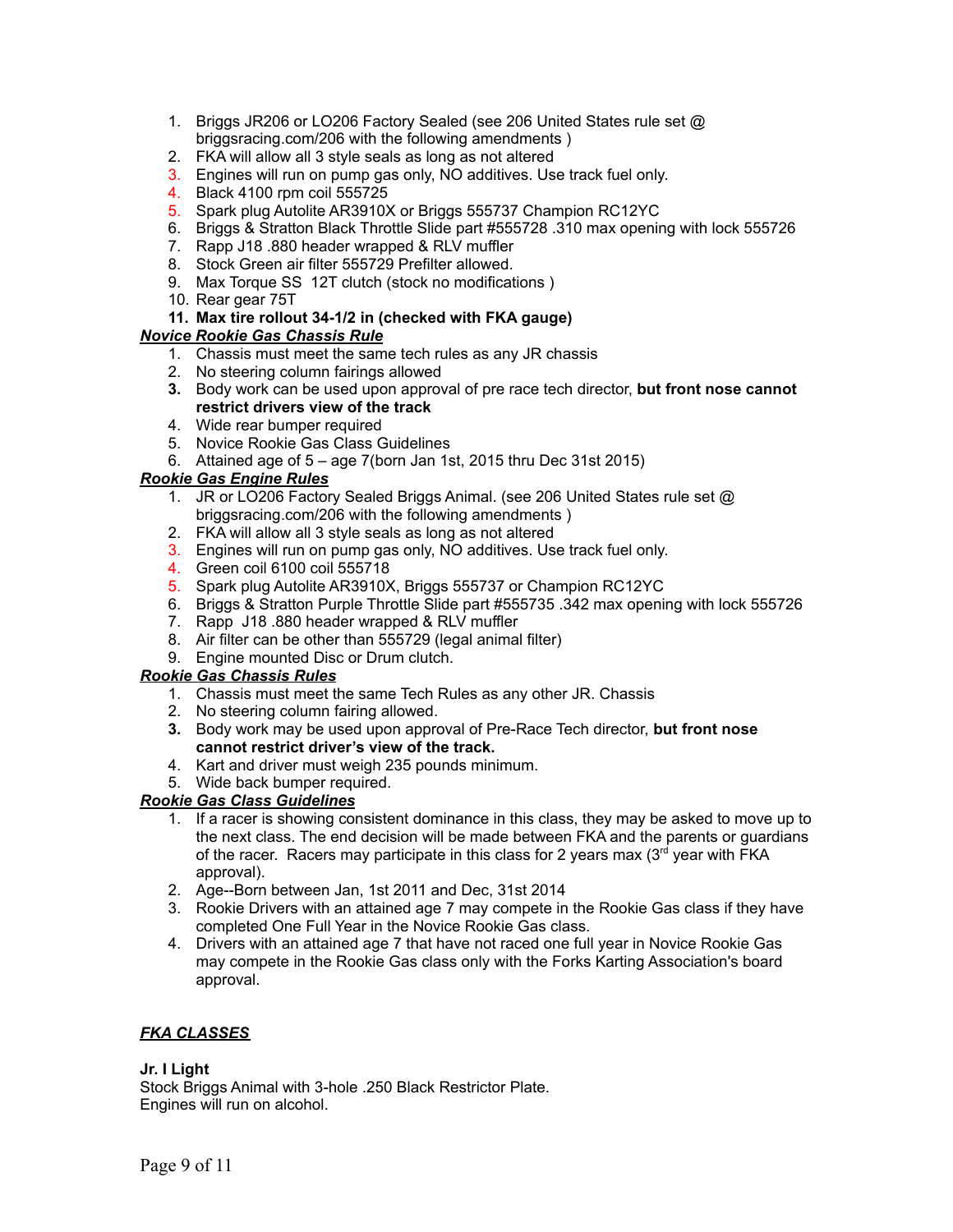Weight--255lb. Minimum.

● Age--Born between Jan, 1st 2010 and Dec, 31 2014

#### **Jr. I Yamaha**

KT100 Yamaha (JR I spec) Weight--255lb. Minimum Age--Born between Jan, 1st. 2010 and Dec, 31 2014

#### **Jr. I Outlaw**

Stock Briggs Animal with 3-hole .250 Black Restrictor Plate. Engines will run on alcohol. Weight--300lb. Minimum Hoosier Treaded Tires on all corners. Must be a D50 or D55 on RR – **No Prepping Allowed** Age--Born between Jan, 1st 2010 and Dec, 31 2014

#### **Jr. II Light**

Stock Briggs Animal, 3-Hole .312 Gold Restrictor Plate Engines will run on alcohol. Weight--305lb. Minimum Age--Born between Jan, 1st 2006 and Dec, 31 2010

#### **Jr. II Yamaha**

KT100 Yamaha (JR II spec) Weight--305lb. Minimum Age--Born between Jan, 1st 2006 and Dec, 31 2010

#### **Jr. II Outlaw**

Stock Briggs Animal, 3-Hole .312 Gold Restrictor Plate Engines will run on alcohol. Weight--355lb. Minimum Hoosier Treaded Tires on all corners. Must be a D50 or D55 on RR – **No Prepping Allowed** Age--Born between Jan, 1st 2006 and Dec, 31 2010

#### **Sr. Medium**

Stock Briggs Animal. Engines will run on alcohol. Weight--345lb. Minimum. Age--Attained Age 15 or older.

#### **Yamaha**

KT100 Yamaha Weight--360lb. Minimum. Age--Attained Age 15 or older.

#### **Masters**

Briggs Animal built to Sr. Med Specs Weight--385lb. Minimum. Age--35 Years or older

#### *Age Requirements*

Competition age is the highest age of the driver during the calendar year. (January 1st thru December 31st) Also, a driver with an attained age of 15 may move to a competition age of 16. Attained age is the age of the driver on the day of competition. During the driver's attained age, changes from one age group to another, the driver may race in either age group. Once the driver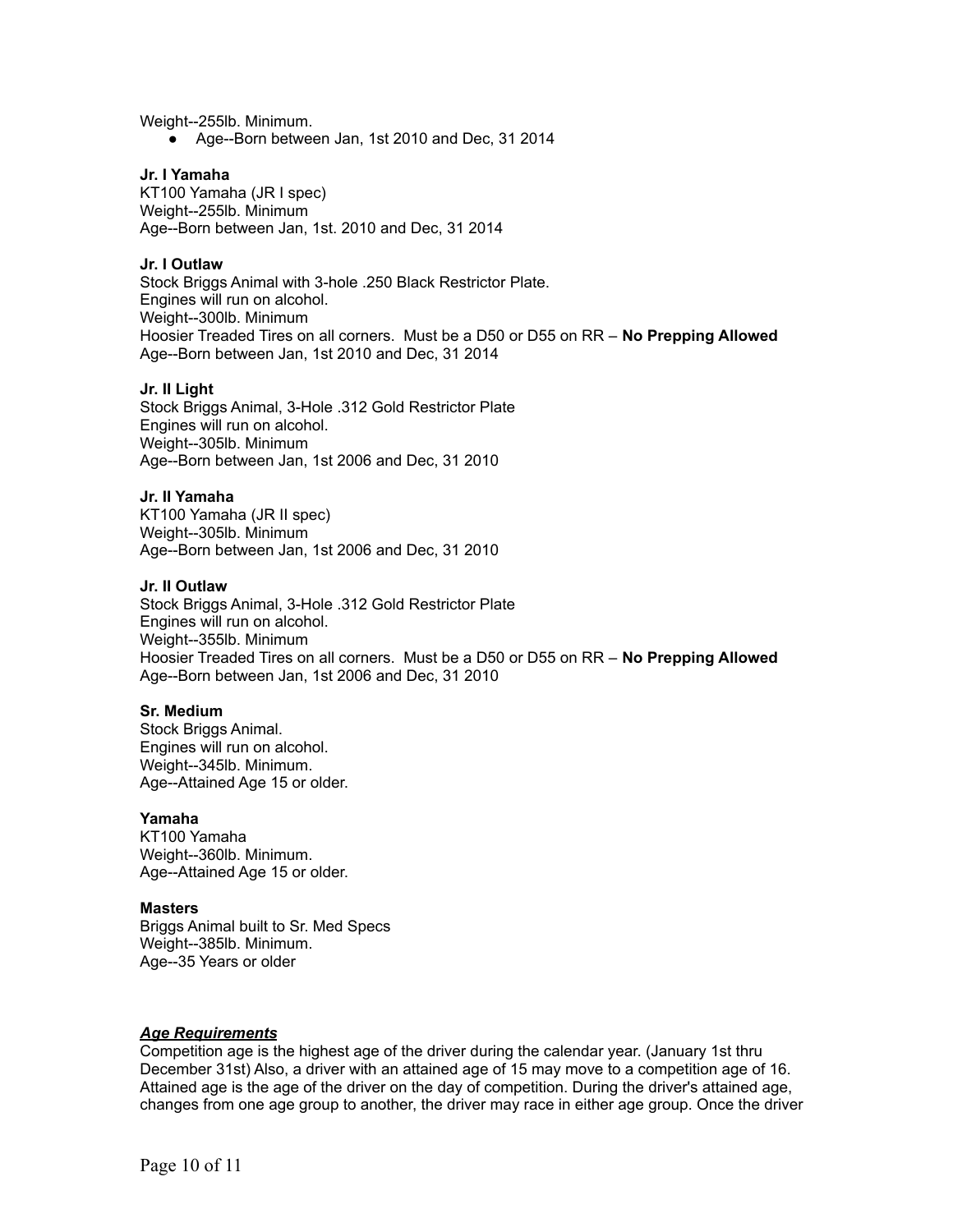moves to the higher age group they can no longer race in the lower age group. If a driver moves up in mid-year, any points he has earned in the lower classes do not move up with him. The option year is designed to give the Junior drivers flexibility of class due to variances in driver weight and driver ability.

| <b>Competition Ages for the 2022 FKA Racing Season</b>       |                        |                                         |
|--------------------------------------------------------------|------------------------|-----------------------------------------|
| Date of Birth                                                | <b>Competition Age</b> | <b>Classes Offered</b>                  |
| Attained Age $5 -$ comp age 7(Jan $1st$ 15 - Dec 31 $st$ 15) |                        | Novice Rookie                           |
| Jan 1 <sup>st</sup> , - Dec 31 <sup>st</sup> , 2014          | 8                      | Rookie Gas, Jr. I                       |
| Jan 1 <sup>st</sup> , - Dec 31 <sup>st</sup> , 2013          | 9                      | Rookie Gas, Jr. I                       |
| Jan 1 <sup>st</sup> , - Dec 31 <sup>st</sup> , 2012          | 10                     | Rookie Gas, Jr. I                       |
| Jan 1 <sup>st</sup> , - Dec 31 <sup>st</sup> , 2011          | 11                     | Rookie Gas, Jr. I                       |
| Jan 1 <sup>st</sup> , - Dec 31 <sup>st</sup> , 2010          | 12                     | Jr. I. Jr. II                           |
| Jan 1 <sup>st</sup> , - Dec 31 <sup>st,,</sup> 2009          | 13                     | Jr. II                                  |
| Jan 1 <sup>st</sup> , - Dec 31 <sup>st,</sup> 2008           | 14                     | Jr. II                                  |
| Jan 1 <sup>st</sup> , - Dec 31 <sup>st,</sup> 2007           | 15                     | Jr. II, (Senior&Yamaha Attained age 15) |
| Jan 1 <sup>st</sup> , - Dec 31 <sup>st,</sup> 2006           | 16                     | Jr. II, Senior, Yamaha                  |
| <b>Attained Age</b>                                          | 15 or older            | Senior, Yamaha                          |
| <b>Attained Age</b>                                          | 35 or older            | <b>Masters</b>                          |

# *Section 4 – General FKA Rules and Policies*

- **1.** The Forks Karting Association is dedicated to maintaining a fun, family atmosphere and a safe environment for all family members and race fans. **We will not tolerate any foul or abusive language around our young fans or racers.**
- 2. Racers will be responsible for the conduct of themselves, their crew and pit guests. Any unsportsmanlike conduct by the driver or the crew/guest will be charged directly back to the drivers awards or points for that event. First offense, Driver loses points for the event. Second Offense: Further action will occur, with the loss of points and suspension.
- 3. NO HOT PITS. Karts must be shut off immediately after driving off the scale.
- 4. Fuel tech is available to drivers in the tech shed before the race starts. You are responsible for the legality of your fuel. The Forks Karting Association reserves the right to tech fuel anytime before or during the races.
- 5. No lighting devices are allowed on the kart (example: valve stem lights). Engine monitoring devices only for lighting.
- 6. The scale area will be available to racers for checking their kart weight before the races begin.
- 7. Pit passes must be purchased and worn visibly by everyone in the pits before and during the race.
- 8. Pit Spots are available for purchase. The cost will be \$35 per year. People who have purchased pit spots the previous year will have first chance to reserve the same spot again, as long as the payment is received on time. If you would like a different pit spot, the new spot is subject to availability and you will not have any preference over the new purchaser. Spots will be reserved on a first come first serve basis. Pit spots will be clearly marked if they are open or reserved.